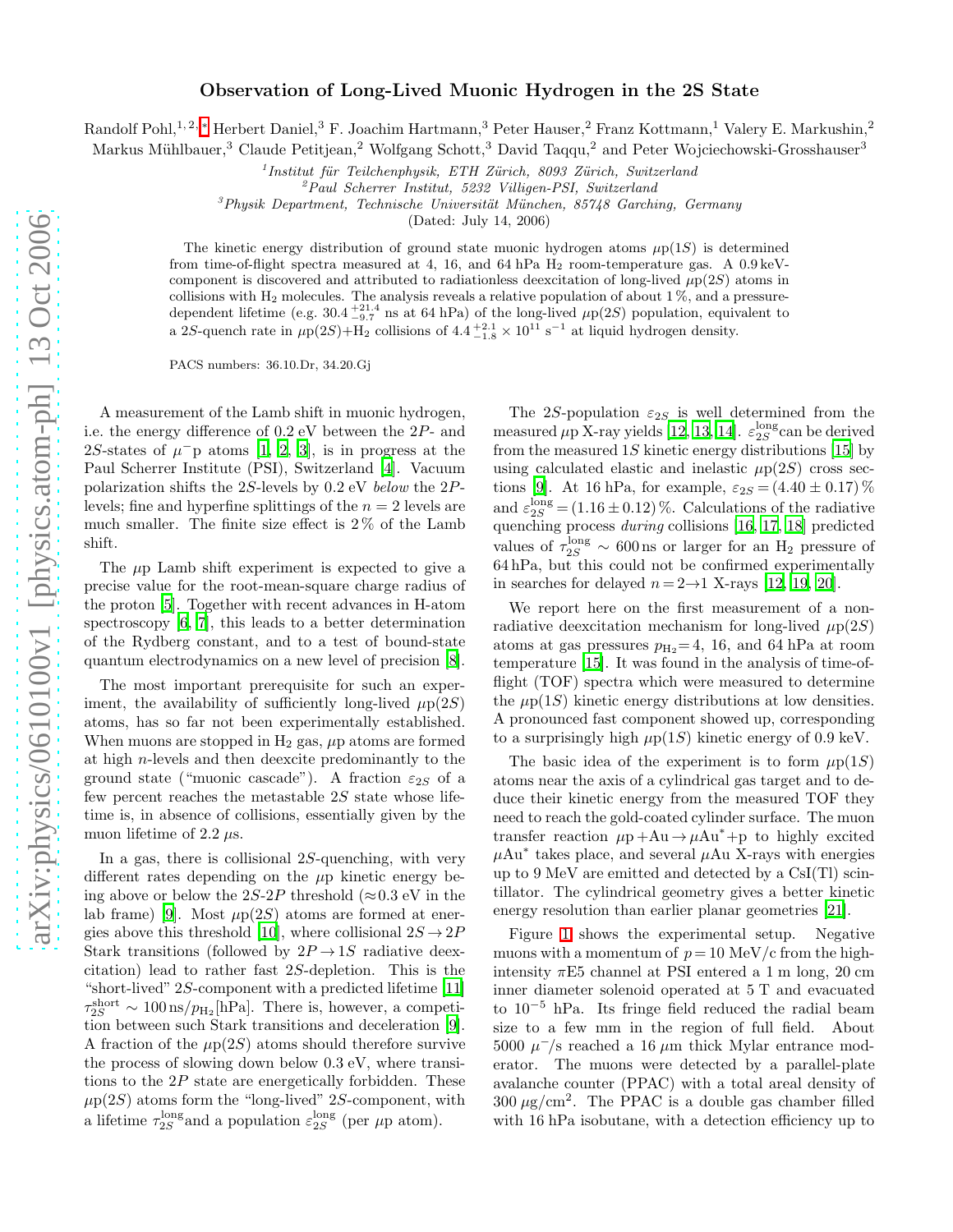

<span id="page-1-0"></span>FIG. 1: Experimental setup inside the 5 T solenoid (not to scale, dimensions given in text). PPAC: parallel plate avalanche counter; PS: plastic scintillator; MCP: microchannel plate; PMT: photomultiplier tube.  $U(z)$  is the electric potential of the 23 stack rings (7 with C-foils).

80%, depending on the muon energy. At the exit of the PPAC, the muons had energies between 0 and 200 keV. They then crossed a stack of seven thin carbon foils (each with an areal density of  $5 \mu g/cm^2$  and  $2 \text{ cm}$  diameter) where a few electrons were released. A high voltage applied to the stack  $(\Delta U = 1800 \text{ V}$  between successive foils) accelerated these electrons, and frictional cooling [\[22](#page-3-22)] enhanced the muon stop rate. After traversing the gas target, the electrons were detected in a microchannel plate (MCP). An incoming muon was identified by a delayed coincidence between the signals from PPAC and MCP. The muon detection efficiency of the stack-MCP assembly was  $\sim 40\%$  for a target gas pressure of 4 hPa and decreased to ∼15 % at 64 hPa. The radial beam distribution was measured to be approximately Gaussian-shaped with spreads  $\sigma_x \approx \sigma_y \approx 1.8$  mm in the 5 T field. The cyclotron radii of the muons were ∼ 1 mm at 5 T.

The gas target vessel was a 26 cm long Al cylinder. Its inner cylindrical surface was coated with a 500 nm thick evaporated gold layer. The side walls were covered with polypropylene. Measurements were performed with two target inner radii,  $R = 29$  mm and 10 mm. A target with polypropylene instead of gold was used to determine the background. Muon transfer to carbon does not produce X-rays within the accepted  $\mu \text{Au}$  X-ray energy window.

The upstream and downstream target windows were thin Formvar foils (1 cm diameter) of 10  $\mu$ g/cm<sup>2</sup> at  $p_{\text{H}_2}$  = 4 and 16 hPa, and 40  $\mu$ g/cm<sup>2</sup> at 64 hPa. H<sub>2</sub> gas with < 3 ppm impurities was continuously flushed through the target (exchange rate 2/min). Outgassing from walls and pipes resulted in a total impurity concentration of order 10<sup>-4</sup>. The measured μp formation rate was  $\sim$  20 s<sup>-1</sup>.

A 20 cm long cylindrical CsI(Tl) scintillator of 9.2 cm inner and 19 cm outer diameter was placed around the target. It had a high probability to detect at least one of the  $\mu$ Au X-rays. The CsI(Tl) crystal was surrounded on all but the outer side by an 8 mm thick plastic scintillator acting as anti-coincidence detector against charged particle background. The fast light component of the plastic scintillator was distinguished from the "slow" CsI light component (decay time  $\sim$ 1.5 µs) by pulse shape analysis.

For each incoming muon, the time difference between the MCP signal and a CsI signal from a  $\mu$ Au X-ray was recorded. The true  $\mu$ p(1S) TOF, however, starts at the formation of a  $\mu$ p(1*S*). Time calibration measurements were done with a few per cent of xenon admixed to the  $H_2$ target gas, because at such a low Xe concentration  $\mu$ Xe and  $\mu$ p formation times are nearly identical. The  $\mu$ Xe Xrays were detected in the CsI(Tl) crystal, too. Several Xe concentrations were used and the  $\mu$ p(1S) formation time distribution was obtained by extrapolating to zero Xe concentration. A careful analysis of the  $\mu$ Xe time spectra separated the time distribution of direct  $\mu$ Xe-formation from the (delayed) transfer reaction  $\mu$ p +Xe →  $\mu$ Xe<sup>\*</sup>+p. Small residual deviations not taken into account by the Xe calibration (like the  $\mu$ p cascade time and discriminator threshold effects) were also considered.

Figure [2](#page-2-0) shows the  $\mu$ Au time spectra measured at 64, 16, and 4 hPa for both target radii, and the  $\mu$ p formation time distributions deduced from the  $\mu$ Xe data. The background was studied with the polypropylene target. It is dominated by bremsstrahlung from muon-decay electrons, with an additional component (depending on pressure) at times preceding  $\mu$ p formation, correlated to muons stopping in high-Z materials near the target. All  $\mu$ Au time spectra exhibit a wide distribution whose maximum corresponds to  $\mu$ p kinetic energies  $E_{kin}$  of 5...20 eV. Such energies result from Coulomb deexcitations [\[23](#page-3-23)]  $\mu p_n + H_2 \rightarrow \mu p_{n' < n} + E_{kin} + p + \dots$  during the cascade, a well known effect for  $\mu$ p and  $\pi$ p atoms [\[9\]](#page-3-9).

The data measured in the  $R = 29$  mm target, which is most sensitive to high kinetic energies, show an unexpected peculiarity: The 64 hPa spectrum features an additional pronounced peak at  $t \approx 100$  ns. This peak is also visible at 16 hPa, but almost disappears at 4 hPa. The corresponding kinetic energy is about 0.9 keV, in-dicated in Fig. [2](#page-2-0) as dotted line at  $0.074 \mu s$  which is the calculated TOF for 29 mm, the shortest distance from the beam center to the Au wall.

Such a high-energy  $\mu$ p(1S)-component has never been reported before. It can only originate from radiationless deexcitation of  $\mu$ p(n = 2) atoms in collisions with H<sub>2</sub> molecules. The  $n = 2 \rightarrow 1$  transition energy of 1.9 keV is shared according to momentum conservation between the formed  $\mu$ p(1*S*) and a proton of the H<sub>2</sub> molecule:

$$
\mu p(n = 2) + H_2 \to \mu p_{1S}(0.9 \text{ keV}) + p(1 \text{ keV}) + \dots
$$

A detailed analysis of the measured time spectra was performed using a set of Monte Carlo (MC) generated TOF spectra extending over the whole expected energy range ( $\sim$ 10<sup>-2</sup> - 10<sup>3</sup> eV). In the MC, the target and detector geometries, axial and radial muon stop distributions, X-ray detection efficiencies, and scattering of  $\mu$ p atoms on  $H_2$  molecules and on the gold surface of the target cylinder were taken into account [\[15](#page-3-15)]. Cross sections for  $\mu$ p(1S)+H<sub>2</sub> scattering calculated by Adamczak [\[24](#page-3-24)] for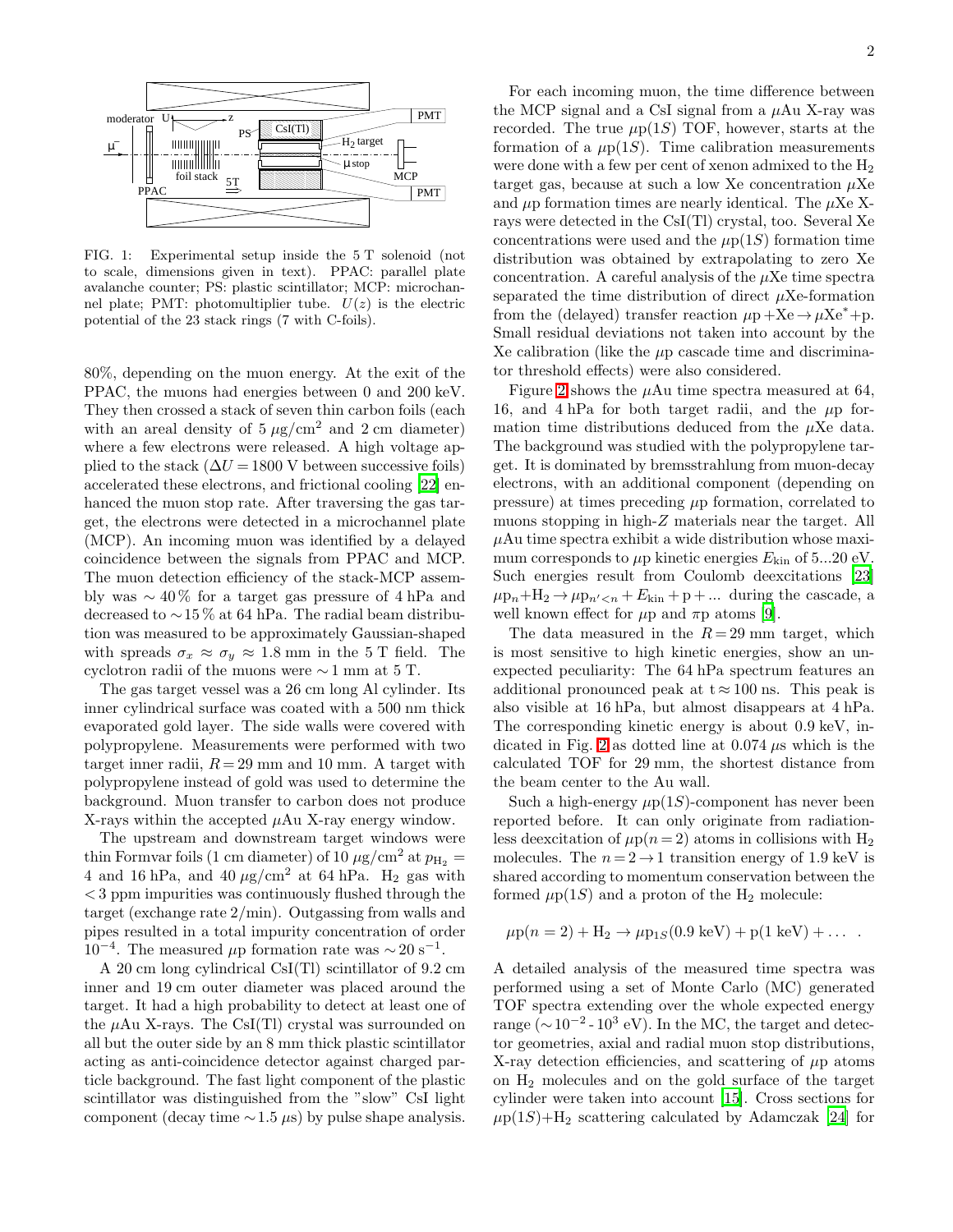

<span id="page-2-0"></span>FIG. 2: (color online). Early part of the  $\mu$ Au time spectra measured at 64, 16, and 4 hPa (top to bottom) with the  $R = 29$  mm (left) and  $R = 10$  mm (right) targets. The corresponding  $\mu$ p kinetic energies are also indicated. Component (a) at 0.9 keV originates from non-radiative  $\mu$ p(2S)quenching and was convoluted with the fitted 2S-lifetime. The thin solid line is the total fit function, composed of the measured background (thick black line), the 2S component (a), the high energy Coulomb deexcitation lines with main components (b)  $n = 3 \rightarrow 2$  (166 eV) and (c)  $n = 4 \rightarrow 3$  (58 eV), and a continuous distribution at energies below 60 eV (d). The dashed curve (s) is the  $\mu$ p formation time distribution obtained in the Xe calibration measurements.

laboratory kinetic energies below 9 eV ( $\approx$  H<sub>2</sub> breakup energy) have been used. Between 9 eV and 1000 eV we applied those calculated by Cohen [\[25\]](#page-3-25) for collisions with H-atoms. Coulomb deexcitation lines from low n-levels were included in the fit function; the most important transitions are indicated in Fig. [2.](#page-2-0) A free fit gave only small amplitudes for Coulomb deexcitation components with  $\Delta n > 1$ , in accordance with calculations [\[23\]](#page-3-23). Finally, each MC TOF spectrum was convoluted with the measured  $\mu$ p formation time distribution. The fit function is a superposition of these spectra, with their individual weights treated as free parameters. For each pressure, the two time spectra measured for  $R = 10$  mm and 29 mm were fitted simultaneously, providing a stringent consistency test because the two time spectra are very different for the same kinetic energy distribution.

An adequate fit of the data could not be obtained unless it was assumed that the 0.9 keV component was emitted with a non-zero lifetime. Such an effect can only be caused by long-lived  $\mu$ p(2S) atoms. (Other collisional processes, like muon transfer to medium-Z atoms from gas impurities, would produce X-rays with energies below those accepted for  $\mu \text{Au}$ . For the data analysis a two-step process was adopted where the  $\mu$ p(2S) atoms are first slowed down to low energies without significant quenching, and then collisionally quenched at a constant rate  $\lambda_{2S}^{\text{quench}}$ . The 0.9 keV MC time spectrum was therefore convoluted with an exponential, with lifetime  $\tau_{2S}^{\text{long}} = (\lambda_{2S}^{\text{quench}} + \lambda_{\mu})^{-1}$  and amplitude  $A_{2S}$  =  $\varepsilon_{2S}^{\text{long}} \lambda_{2S}^{\text{quench}}$ , delayed by a time offset  $\Delta t_{2S}$  for slowing down.  $(\lambda_{\mu} = 4.55 \times 10^5 \text{ s}^{-1})$  is the muon decay rate.)

First the data sets at 64 and 16 hPa were analyzed independently of each other. (At 4 hPa the 0.9 keV component is too small to be treated in an independent fit.) Free fit parameters were the 2S-quench time  $\tau_{2S}^{\text{quench}} \equiv 1/\lambda_{2S}^{\text{quench}}$ , the amplitude  $A_{2S}$ , the time offset  $\Delta t_{2S}$ , and the amplitudes of the Coulomb deexcitation components. The results are given in Tab. [I.](#page-2-1) For  $\Delta t_{2S}$ a value of  $8^{+18}_{-19}$  ns was obtained at 16 hPa, and roughly 4 times less at 64 hPa, i.e. much smaller than  $\tau_{2S}^{\text{quench}}$ .

Next,  $\tau_{2S}^{\text{quench}}$  was set to be proportional to  $1/p_{\text{H}_2}$ , because non-linear effects (like three-body collisions) can be excluded at our conditions. A combined fit of the data at all three pressures gave nearly the same values as the independent fit (Tab. [I\)](#page-2-1). The corresponding quench rate at room temperature is

$$
\lambda_{2S}^{\mathrm{quench}} = 5.1^{+2.4}_{-2.1} \times 10^5 \; \mathrm{s}^{-1} \; \times \; p_{\mathrm{H}_2} \; [\mathrm{hPa}]
$$

or, normalized to liquid hydrogen atom density  $(LHD = 4.25 \times 10^{22} \text{ atoms/cm}^3),$ 

<span id="page-2-2"></span>
$$
\lambda_{2S}^{\text{quench}}(\text{LHD}) = 4.4_{-1.8}^{+2.1} \times 10^{11} \text{ s}^{-1}.
$$
 (1)

<span id="page-2-1"></span>TABLE I: 2S-quench time  $\tau_{2S}^{\text{quench}} = 1/\lambda_{2S}^{\text{quench}} (\approx \tau_{2S}^{\text{long}})$  and population  $\varepsilon_{2S}^{\text{long}}$  (per  $\mu$ p atom) of the long-lived  $\mu$ p(2S)component, obtained for the "independent" and "combined" fits of the time spectra. For the combined fit we give the statistical and the systematic errors, respectively. Only the statistical errors are given for the independent fits.

| $p_{\rm H_2}$ | independent fit    |                     | combined fit                                                                                                                      |                                                                                                      |
|---------------|--------------------|---------------------|-----------------------------------------------------------------------------------------------------------------------------------|------------------------------------------------------------------------------------------------------|
|               |                    |                     | (hPa) $\tau_{2S}^{\text{quench}}(\text{ns}) \quad \varepsilon_{2S}^{\text{long}}(\%) \qquad \tau_{2S}^{\text{quench}}(\text{ns})$ | $\varepsilon_{2S}^{\text{long}}(\%)$                                                                 |
| 64            | $30+23$            |                     |                                                                                                                                   | $1.6_{-0.3}^{+0.9}$ $30.4_{-7.3}^{+19.7}$ $_{-6.3}^{+8.4}$ $1.63_{-0.20}^{+0.73}$ $_{-0.15}^{+0.35}$ |
| 16            | $124^{+542}_{-54}$ | $1.1_{-0.4}^{+2.9}$ | $4\times$                                                                                                                         | $1.07_{-0.16}^{+0.41}$ +0.16                                                                         |
| 4             |                    |                     | $16\times$                                                                                                                        | $1.25_{\,-0.25\,-0.23}^{\,+0.69\,+0.29}$                                                             |